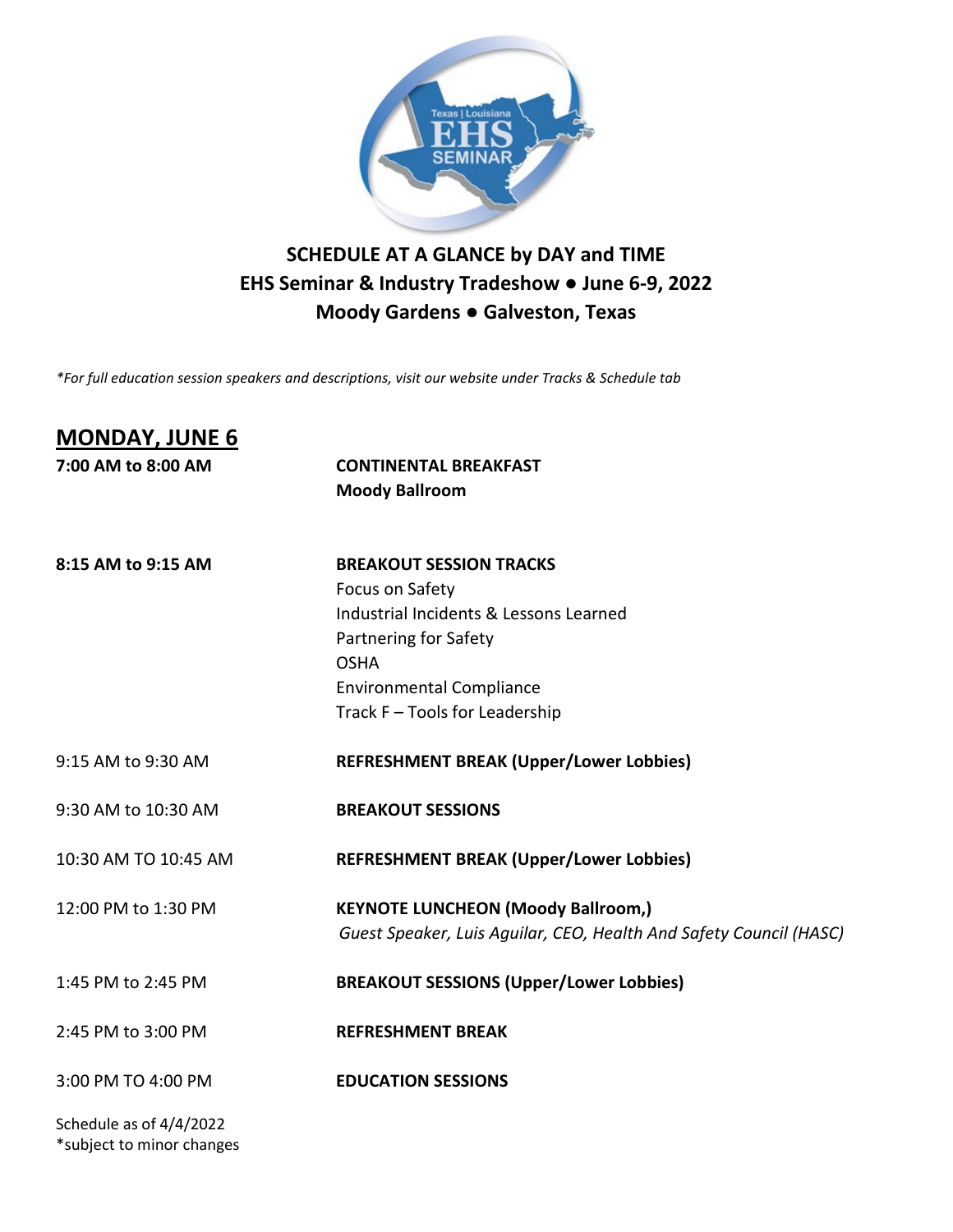| <b>TUESDAY, JUNE 7</b> |                                                                                                                     |
|------------------------|---------------------------------------------------------------------------------------------------------------------|
| 7:00 AM to 8:00 AM     | <b>CONTINTENATL BREAKFAST</b>                                                                                       |
|                        | <b>Moody Ballroom</b>                                                                                               |
| 8:15 AM to 9:15 AM     | <b>BREAKOUT SESSIONS</b>                                                                                            |
|                        | What's New in Process Safety                                                                                        |
|                        | Safety Under the Hat                                                                                                |
|                        | <b>Crisis Management &amp; Security</b>                                                                             |
|                        | <b>Occupational Health &amp; Safety</b>                                                                             |
|                        | Water & Waste                                                                                                       |
|                        | Leadership & Professional Development                                                                               |
| 9:15 AM to 9:30 AM     | <b>REFRESHMENT BREAK (Upper/Lower Lobbies)</b>                                                                      |
| 9:30 AM to 10:30 AM    | <b>BREAKOUT SESSIONS</b>                                                                                            |
| 10:30 AM TO 10:45 AM   | <b>REFRESHMENT BREAK (Upper/Lower Lobbies)</b>                                                                      |
| 12:00 PM to 1:30 PM    | KEYNOTE LUNCHEON (Moody Ballroom) - Sponsored by BASF Freeport<br>Candace Carnahan, 'Step Up Your Workplace Safety' |
| 1:45 PM to 2:45 PM     | <b>BREAKOUT SESSIONS (Upper/Lower Lobbies)</b>                                                                      |
| 2:45 PM to 3:00 PM     | <b>REFRESHMENT BREAK</b>                                                                                            |
| 3:00 PM TO 4:00 PM     | <b>EDUCATION SESSIONS</b>                                                                                           |
| 4:00 PM to 5:30 PM     | <b>Welcome Reception - Exhibit Hall</b><br>Backyard BBQ featuring the Gulf Coast's Own<br>Robert Hartye Band        |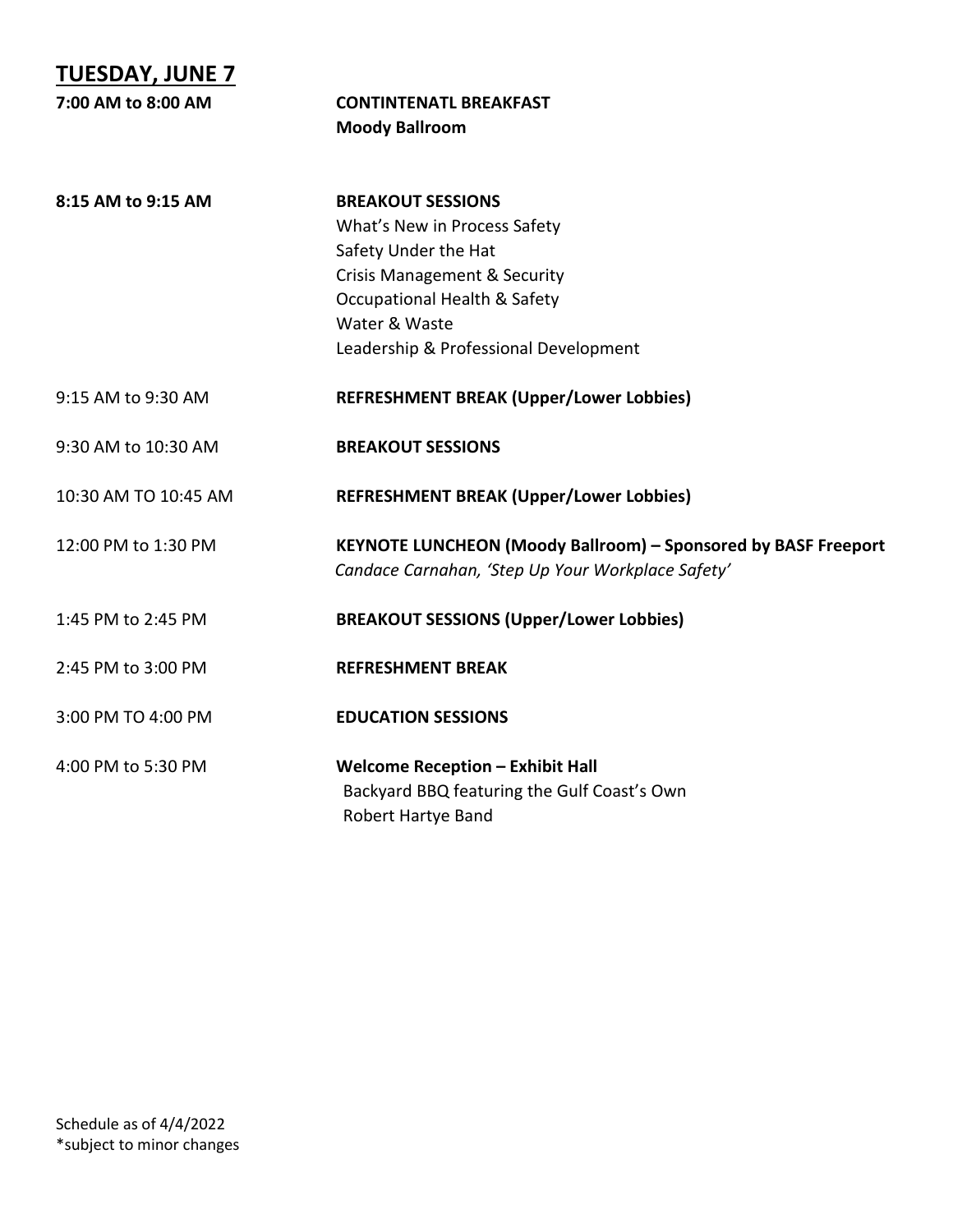## **WEDNESDAY, JUNE 8**

| 7:00 AM to 8:00 AM   | <b>CONTINENTAL BREAKFAST</b>                                                                     |  |
|----------------------|--------------------------------------------------------------------------------------------------|--|
|                      | <b>Moody Ballroom</b>                                                                            |  |
| 8:15 AM to 9:15 AM   | <b>BREAKOUT SESSIONS</b>                                                                         |  |
|                      | <b>Process Safety Management</b>                                                                 |  |
|                      | Leading Trends in Training & Technology                                                          |  |
|                      | <b>Human Factors</b>                                                                             |  |
|                      | <b>Industry Best Practices</b>                                                                   |  |
|                      | Air                                                                                              |  |
|                      | Leadership & Communication                                                                       |  |
| 9:15 AM to 9:30 AM   | <b>REFRESHMENT BREAK (Upper/Lower Lobbies)</b>                                                   |  |
| 9:30 AM to 10:30 AM  | <b>BREAKOUT SESSIONS</b>                                                                         |  |
| 10:00 AM to 5:30 PM  | <b>EXHIBIT HALL OPEN</b>                                                                         |  |
|                      | *Exhibit Hall closed from 12-130 for keynote luncheon                                            |  |
| 10:30 AM TO 10:45 AM | <b>REFRESHMENT BREAK (Upper/Lower Lobbies)</b>                                                   |  |
| 12:00 PM to 1:30 PM  | <b>KEYNOTE LUNCHEON (Moody Ballroom)</b>                                                         |  |
|                      | Guest Speaker: John Minyard, Co-Founder & COO, Fantail Services, and<br><b>Retired Navy Seal</b> |  |
| 1:45 PM to 2:45 PM   | <b>BREAKOUT SESSIONS (Upper/Lower Lobbies)</b>                                                   |  |
| 2:45 PM to 3:00 PM   | <b>REFRESHMENT BREAK</b>                                                                         |  |
| 3:00 PM TO 4:00 PM   | <b>EDUCATION SESSIONS</b>                                                                        |  |
| 4:00 PM to 5:30 PM   | Networking Mixer - Exhibit Hall                                                                  |  |